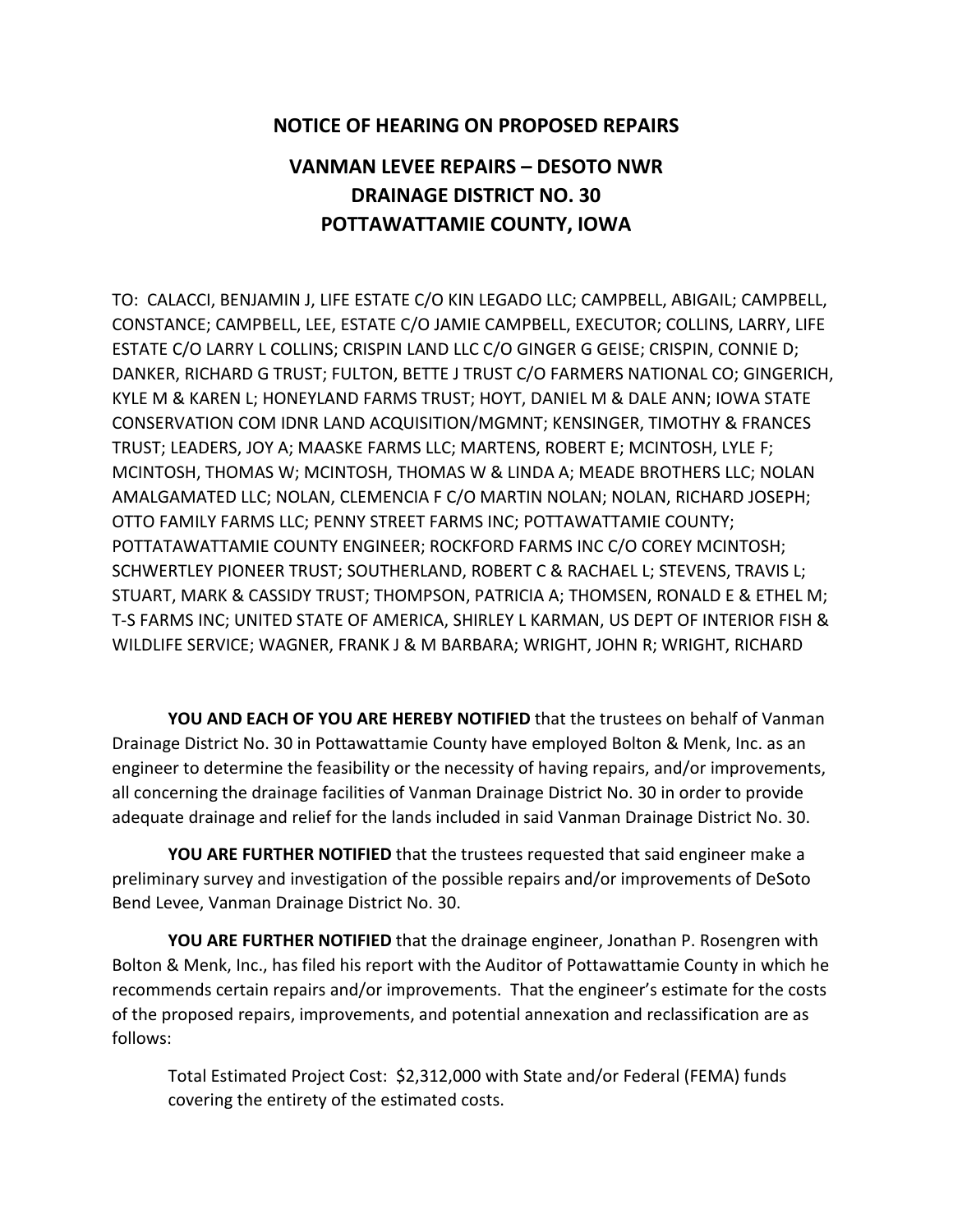**YOU ARE FURTHER NOTIFIED** that this report and recommendations in full are on file in the office of the Pottawattamie County Auditor at the Pottawattamie County Courthouse, 227 South  $6<sup>th</sup>$  Street, Council Bluffs, Iowa 51501, for your information and you are encouraged to obtain a copy and review the same prior to the date set for hearing in this Notice. Said reports have been reviewed and considered by the trustees and they have been tentatively approved as the trustees have determined that the repairs and/or improvements are necessary and feasible. The engineer's reports also contained the following recommendations and proposals:

- 1. **Right-of-Way.** The report recommends the consideration by the trustees of the acquisition of additional right-of-way for this project which will be considered at this hearing or a continuation thereof.
- 2. **Annexation.** That at a later date an annexation of additional lands will be considered by the board.
- 3. **Reclassification.** That at a later date the board will consider reclassification with appropriate adjustment of assessments.

**Interest Rate and Waivers.** The trustees will also consider the appropriate interest to charge on stamped warrants and determine the length of time that assessments may be paid of not less than ten (10) nor more than twenty (20) years.

For further particulars you are referred to the engineer's reports for Vanman Drainage District No. 30 now on file in the office of the Pottawattamie County Auditor.

**YOU ARE FURTHER NOTIFIED** that the trustees, acting on behalf of Vanman Drainage District No. 30, have fixed a time and place of hearing on said report for proposed repairs and/or improvements for J**une 24th, 2020 at 10:00 a.m.** at the Pottawattamie County Courthouse, Board of Supervisors Room and Multi-Purpose Room, 227 South 6<sup>th</sup> Street, Council Bluffs, Iowa 51501. You may also participate via your personal computer at the YouTube address and/or by Telephone Conference Call as instructed below.

## **Participate in this meeting via:**

In person: Limit of 10 people in Board Hearing Room; Limit of 10 people in Multi-Purpose Room

YouTube, at: <https://bit.ly/2Bd3Jqn>

Telephone Conference Call: (712) 328-5848

Please note, per order of the Iowa State Governor, there is a 10 person limit in the Board of Supervisors Hearing Room. We anticipate the Board of Supervisors Hearing Room will be at full capacity with the trustees and support workers. There will be an overflow area in the Multi-Purpose Room located in the basement of the Courthouse where you can view the meeting via YouTube. A telephone will also be available in the Multi-Purpose Room to